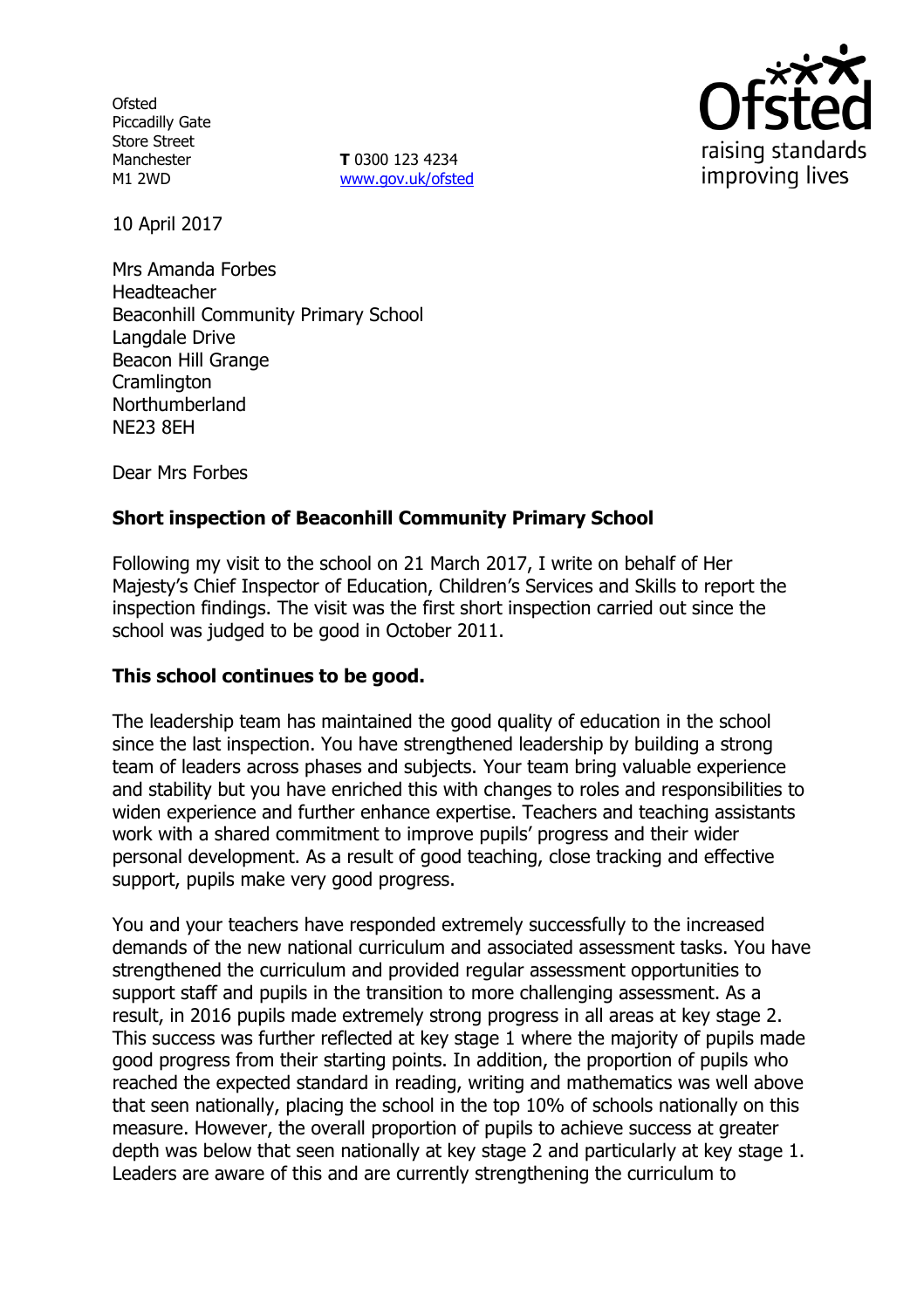

accelerate pupils' progress at key stage 1 and create further opportunities for learning in greater depth at key stage 2.

Your focus on pupils' development in literacy and numeracy has been complemented by curricular experiences that have developed a breadth of understanding of other subjects and promoted pupils' wider development. Your school was recently awarded 'beach school' status and key aspects of the curriculum are influenced by the school's proximity to the coastal environment. This unique experience provides pupils with meaningful settings that stimulate their poetry and creative writing and provides authentic contexts for pupils to explore coastal formations. The majority of pupils take part in a diverse range of extra-curricular clubs, including singing, street dance and writing club. In addition, pupils talk enthusiastically about their participation in football, netball and hockey but also about less conventional activities such as judo and hoola-hooping. Additional study support also takes place after school. Pupils also value the opportunity to carry out responsibilities as peer teachers, mentors and council members. These diverse experiences enhance pupils' social and cultural development, and develop their selfconfidence.

You have developed leadership capacity by giving colleagues leadership experience and responsibilities in areas such as special educational needs and governance. The school's strengths are sought by other schools and you and your team have shared your expertise in leadership and in teaching and learning in the early years and at key stage 2. Subject leaders are increasingly involved in monitoring the quality of teaching and standards of work over time in pupils' books. Pupils' progress is regularly monitored and individual teachers have half-termly meetings to review the progress of pupils in their class. Leaders and teachers know their pupils very well and these reviews inform future improvement activities and interventions to support underachieving pupils, such as the well-focused mathematics support. Staff morale is high and teachers value their professional development. Teachers show accuracy in their assessment practices as a result of regular moderation with the local authority and partner schools.

Your team are committed to the personal and social development of pupils. A specially trained learning assistant provides social and emotional counselling for pupils. Your actions to promote good attendance are successful and the attendance of disadvantaged pupils and pupils who have special educational needs and/or disabilities are improving and are in line with those seen nationally. These pupils also make very good academic progress. Links with parents are strong and the vast majority of parents who responded to Ofsted's online questionnaire, Parent View, appreciated the support that teachers provide and the progress their children make.

You have an experienced and committed team of governors who share a passionate commitment to the school. Their strategy of working in pairs to review particular areas of the school's work, such as the use of additional funding, enables them to bring further scrutiny and shared reflections on the school's performance. They make regular visits to the school and track progress at review meetings. Governors carefully question performance management processes and their links to pupil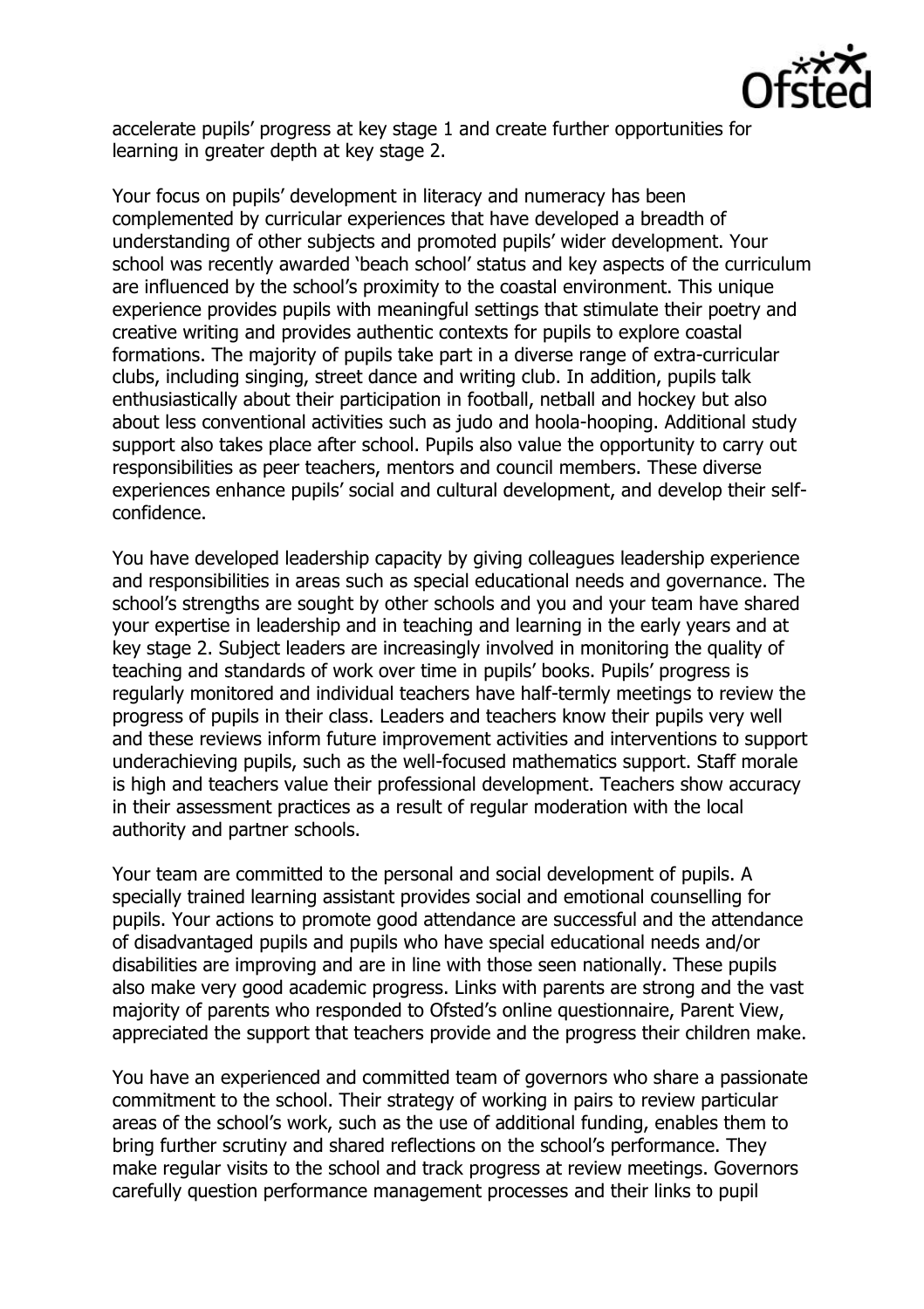

outcomes. Governors are keen to develop their expertise in their roles by embracing training opportunities and developing links with local governor networks.

# **Safeguarding is effective.**

You and your team maintain a strong focus on pupils' welfare. Staff receive up-todate training on a wide range of key safeguarding issues. The school has a specifically trained teaching assistant who provides emotional support for pupils. Appropriate checks are made on the suitability of adults working at the school. In discussion and in responses to questionnaires, the vast majority of pupils expressed that they felt safe and happy at the school and this is reflected in the above average rates of attendance. Any concerns over pupil welfare are swiftly addressed and the school has effective links with external partners, although in some cases these concerns are not as swiftly documented. Pupils spoken with were able to discuss the actions they could take to remain safe, for example the actions needed to stay safe online. The vast majority of pupils and their parents and carers feel that the school effectively addresses any incidences of bullying, although a small minority of pupils and parents expressed concerns over some aspects of the school's responses to bullying.

## **Inspection findings**

- You and your team have instilled a culture of high expectation and built rigour into teaching, learning and assessment that has enabled pupils to respond well to more challenging curriculum demands. In the 2016 national testing at key stage 2, pupils achieved extremely good outcomes, achieving standards of attainment and progress that were well above those seen nationally.
- Teaching is consistently good across the curriculum and teachers work effectively with teaching assistants to support pupils in making good progress. Strong classroom teaching is complemented by sharp, well-paced interventions. In Year 6, there was evidence of considerable challenges as pupils explored the links between the style and language of a poem and other novels and poems that they had read. Teachers engender effective learning behaviours in pupils who are comfortable when asked to explain or develop a response to a question. Teachers provide valuable feedback in line with the school's policy.
- Teachers and teaching assistants effectively develop pupils' reading skills and achieve outcomes in the phonics screening check that are above those seen nationally. Pupils' reading skills develop strongly as they progress through the school, so that by key the end of stage 2 they achieve much better progress than that seen nationally.
- **Pupils develop strong writing skills and demonstrate accomplished writing in their** books over time. They have the ability to write effectively in a range of genres and their work is underpinned by strong standards of grammar, spelling and punctuation. Teachers teach pupils an understanding of grammar and punctuation in creative and relevant contexts and this enables pupils to use these skills to considerable effect in their own writing.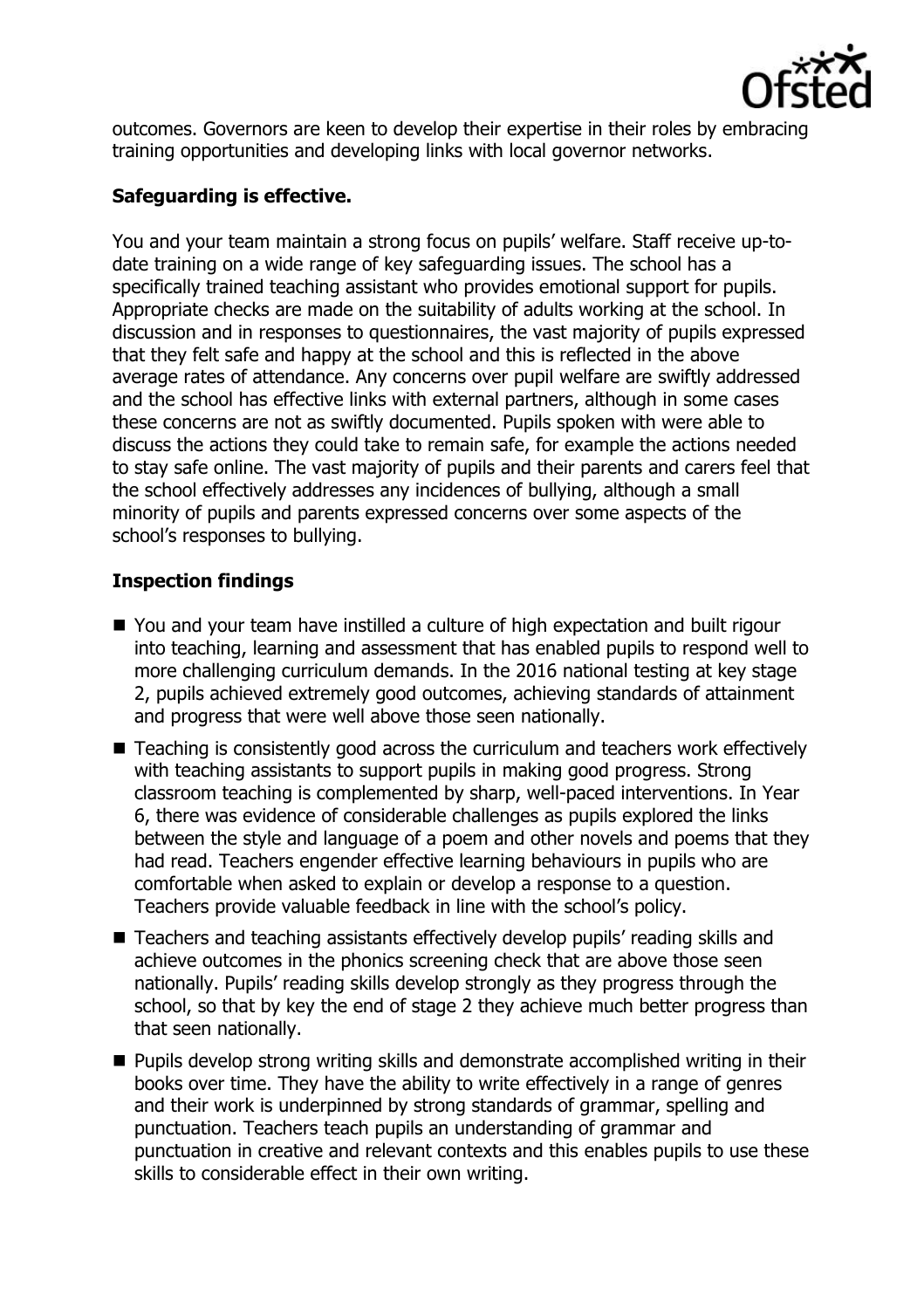

- Pupils achieve strong outcomes in mathematics as a result of well-planned teaching and incisive additional support. Work in pupils' books revealed that they have regular opportunities to develop their computational methods through frequent practice. In upper key stage 2, pupils experience increasing challenge in word and number problems and opportunities to apply their mathematical reasoning.
- While pupils make good progress at key stage 1, in 2016 the proportion that achieved greater depth in their assessments was below that seen nationally. Leaders are investing increasing challenge into the curriculum and this is contributing to increasing proportions of pupils exceeding their expected standard at key stage 1, with stronger progress evident in Year 2.
- The quality of teaching in the early years has considerably improved in recent years such that it is now an area of strength. Leaders share their expertise with other schools. Children make very good progress through imaginative teaching and thorough assessment. Developments such as the 'musical movement' initiative have developed children's coordination and gross motor skills as they trace number and letter shapes with wands, scarves and ribbons. These activities subsequently hone their fine motor skills as they use subtly modified pencils to create letters and numbers.
- **Pupils are well behaved and conduct themselves in an orderly manner around the** site and in lessons. A number of pupils willingly take on responsibilities as mentors and school council members. Pupils work productively in lessons and show a willingness to respond to questions and participate in discussions.
- Teachers monitor the progress of disadvantaged pupils closely and work intensively to remove any barriers to their learning. As a result, disadvantaged pupils make strong progress, particularly at key stage 2 where they consistently make progress that is much stronger than other pupils nationally. In 2016, the proportion of disadvantaged pupils who achieved the expected standard in reading, writing and mathematics was well above other pupils nationally, preparing them extremely well for secondary school. At key stage 1, disadvantaged pupils are making improving rates of progress although the proportion of disadvantaged pupils working at greater depth at both key stages is below that seen nationally.
- Leaders have a close understanding of their pupils who have special educational needs and/or disabilities. Individual support plans highlight their needs and school provision is enhanced through strong links with external partners, including speech and language specialists and family liaison workers. As a result, pupils who have special educational needs and/or disabilities make very good progress. While the most able pupils and the most able disadvantaged pupils made good progress in writing and mathematics in 2016, the proportions working at greater depth are below those seen nationally.